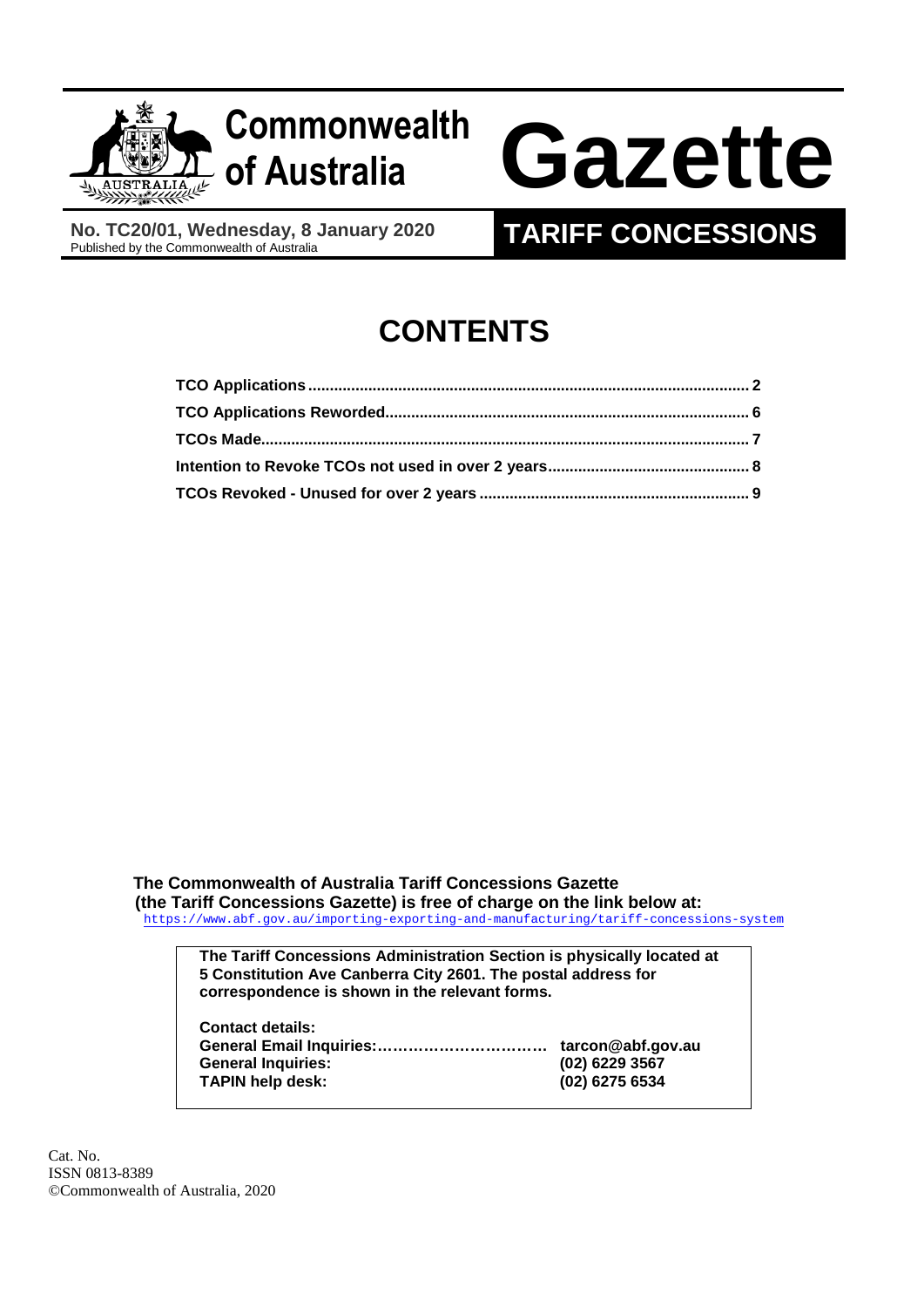## <span id="page-1-0"></span>**CUSTOMS ACT 1901 - NOTICE PURSUANT TO SECTION 269K(1) - APPLICATIONS MADE FOR TARIFF CONCESSION ORDERS**

Applications have been lodged for Tariff Concession Orders for the goods described in the following TABLE.

Australian manufacturers who wish to contest the granting of a Tariff Concession Order for the goods described are invited to lodge a submission in writing in an approved form. Submissions must be lodged within 50 days of the date of publication of this Notice.

The operative date (Op.) and TC reference number follow the description of goods.

To assist local manufacturers, the use(s) to which the goods can be put follow the description of goods.

Objections to the making of TCO submission forms are available at

<https://www.abf.gov.au/importing-exporting-and-manufacturing/tariff-concessions-system/tariff-concession-order>

Contact: Email [tarcon@abf.gov.au](mailto:tarcon@abf.gov.au)

## THE TABLE

|            | Description of Goods including the<br>Customs Tariff Classification                                                                                                                                                                                                                                                                                                                                                                                                                                                               |                 | Schedule 4 Item Number<br>General Duty Rate |
|------------|-----------------------------------------------------------------------------------------------------------------------------------------------------------------------------------------------------------------------------------------------------------------------------------------------------------------------------------------------------------------------------------------------------------------------------------------------------------------------------------------------------------------------------------|-----------------|---------------------------------------------|
| 3808.99.00 | RODENTICIDES, having a basis of difethialone<br>Op. 12.12.19                                                                                                                                                                                                                                                                                                                                                                                                                                                                      | $-$ TC 19334634 | 50                                          |
|            | Stated Use:<br>Extermination of rodents                                                                                                                                                                                                                                                                                                                                                                                                                                                                                           |                 |                                             |
|            | Applicant: DE SANGOSSE AUSTRALIA PTY LTD                                                                                                                                                                                                                                                                                                                                                                                                                                                                                          |                 | 5%                                          |
| 3917.40.00 | COUPLERS AND/OR FITTING KITS, being EITHER of the following:<br>(a) collet kits, including BOTH of the following:<br>(i) glass filled nylon AND/OR stainless steel<br>collets;<br>(ii) seals AND/OR O-rings AND/OR washers,<br>(b) female couplers, including ALL of the following:<br>(i) polysulphone bodies AND/OR caps;<br>(ii) glass filled nylon AND/OR stainless steel<br>collets;<br>(iii) seals AND/OR O-rings<br>Op. 09.12.19<br>Stated Use:<br>For connecting components of hot or cold potable water<br>installations | $-$ TC 19332233 | 50                                          |
|            | Applicant: RELIANCE WORLDWIDE CORPORATION (AUST) PTY LTD                                                                                                                                                                                                                                                                                                                                                                                                                                                                          |                 | 5%                                          |
| 8414.59.90 | FANS, recirculating AND/OR radial, having ANY one OR more of the<br>following:<br>(a) mounts AND/OR mounting bases;<br>(b) operating speed NOT greater than 1 451 RPM;<br>(c) impeller diameter NOT greater than 991 mm;<br>(d) fan unit height NOT greater than 1 926 mm<br>Op. 11.12.19<br>Stated Use:<br>For removing moisture from french fries in a food processing<br>plant                                                                                                                                                 | - TC 19334070   | 50                                          |
|            | Applicant: MCCAIN FOODS (AUST) PTY LTD                                                                                                                                                                                                                                                                                                                                                                                                                                                                                            |                 | 5%                                          |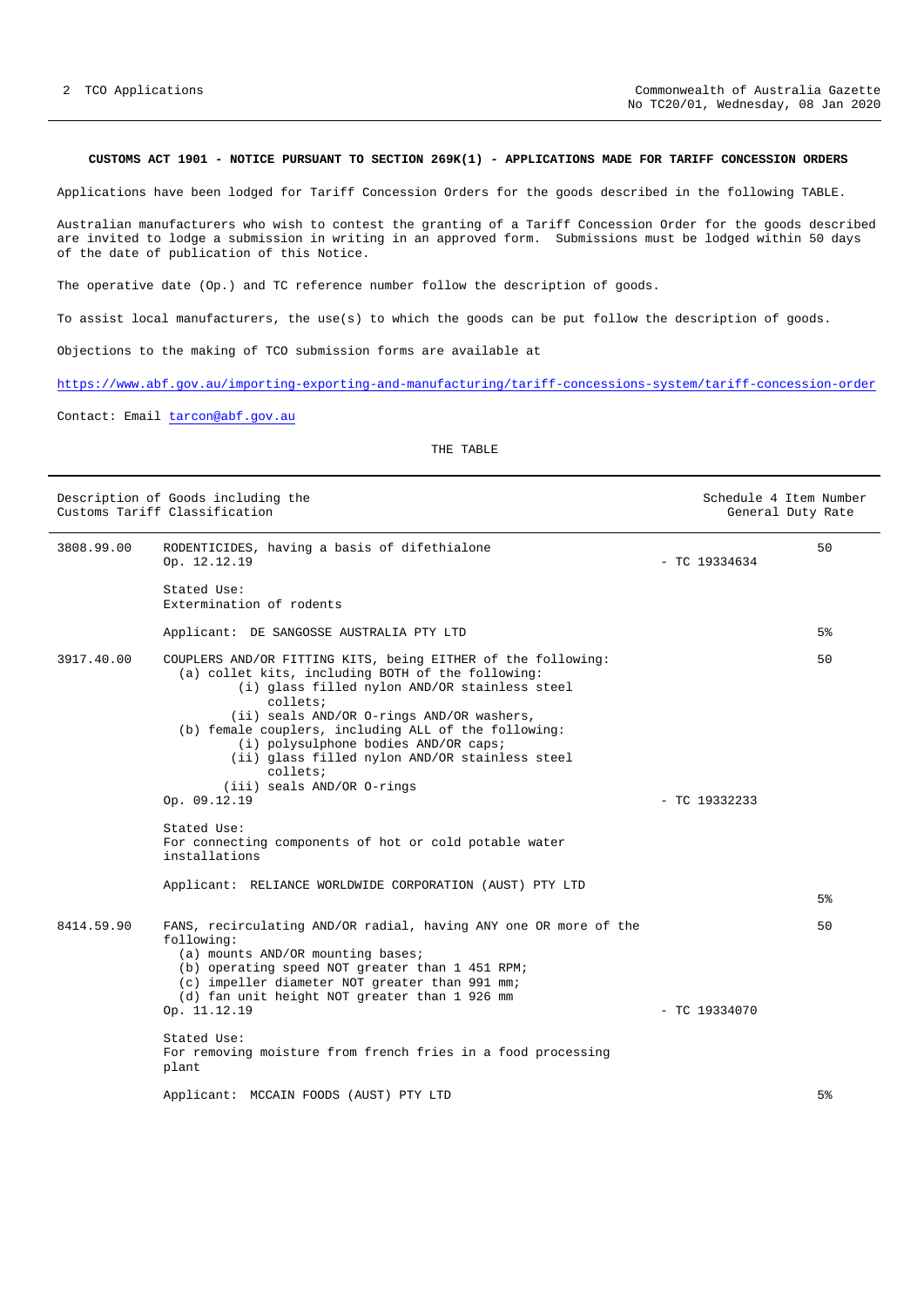|            | Description of Goods including the<br>Customs Tariff Classification                                                                                                                                                                                                                                                                                 |                 | Schedule 4 Item Number<br>General Duty Rate |
|------------|-----------------------------------------------------------------------------------------------------------------------------------------------------------------------------------------------------------------------------------------------------------------------------------------------------------------------------------------------------|-----------------|---------------------------------------------|
| 8419.89.90 | COOLANT SUPPLY CART, POLYALPHAOLEFIN, AIRCRAFT, electric<br>Op. 09.12.19                                                                                                                                                                                                                                                                            | $-$ TC 19331676 | 50                                          |
|            | Stated Use:<br>Cart that provides cooling for avionics equipment                                                                                                                                                                                                                                                                                    |                 |                                             |
|            | Applicant: LOCKHEED MARTIN AUSTRALIA PTY LTD                                                                                                                                                                                                                                                                                                        |                 | 5%                                          |
| 8428.90.00 | SILO DISCHARGER, BULK SOLIDS, having ALL of the following<br>functions:<br>$(a)$ loosening;<br>(b) discharging;<br>$(c)$ dosing;<br>(d) locking                                                                                                                                                                                                     |                 | 50                                          |
|            | Op. 03.12.19                                                                                                                                                                                                                                                                                                                                        | $-$ TC 19328675 |                                             |
|            | Stated Use:<br>Discharge bulk solids from silo                                                                                                                                                                                                                                                                                                      |                 |                                             |
|            | Applicant: MARS AUSTRALIA PTY LTD                                                                                                                                                                                                                                                                                                                   |                 | 5%                                          |
| 8428.90.00 | MOVING FLOOR CONVEYORS, including BOTH of the following:<br>(a) rear cylinder mounting plates;<br>(b) discharge hopper sensors                                                                                                                                                                                                                      |                 | 50                                          |
|            | Op. 05.12.19                                                                                                                                                                                                                                                                                                                                        | $-$ TC 19329976 |                                             |
|            | Stated Use:<br>Movement of bulk wet wood dust during particle board and/or<br>medium density fibreboard production operations                                                                                                                                                                                                                       |                 |                                             |
|            | Applicant: BORG MANUFACTURING PTY LTD                                                                                                                                                                                                                                                                                                               |                 | 5%                                          |
| 8428.90.00 | LIFTING MODULE, LINE REPLACEMENT COMPONENTS, AIRCRAFT,<br>hydraulically operated, having a lifting capacity NOT greater<br>than $160$ kg                                                                                                                                                                                                            |                 | 50                                          |
|            | Op. 09.12.19                                                                                                                                                                                                                                                                                                                                        | - TC 19331691   |                                             |
|            | Stated Use:<br>To remove and replace airframe components                                                                                                                                                                                                                                                                                            |                 |                                             |
|            | Applicant: LOCKHEED MARTIN AUSTRALIA PTY LTD                                                                                                                                                                                                                                                                                                        |                 | 5%                                          |
|            |                                                                                                                                                                                                                                                                                                                                                     |                 |                                             |
| 8428.90.00 | CONCRETE BLOCK CUBING LINE, clamped gantry, including ALL<br>of the following:<br>(a) stacking AND/OR de-stacking frames;<br>(b) travelling trolleys;<br>(c) four sided clamps;<br>(d) layer rotators AND/OR turners;<br>(e) fall arrestors,<br>with OR without EITHER of the following:<br>(i) maintenance platform;<br>(ii) vacuum suction plates |                 | 50                                          |
|            | Op. 12.12.19                                                                                                                                                                                                                                                                                                                                        | $-$ TC 19334079 |                                             |
|            | Stated Use:<br>For stacking, de-stacking and orientating layers of concrete<br>products into cubes                                                                                                                                                                                                                                                  |                 |                                             |
|            | Applicant: BRICKWORKS BUILDING PRODUCTS PTY LTD                                                                                                                                                                                                                                                                                                     |                 | 5%                                          |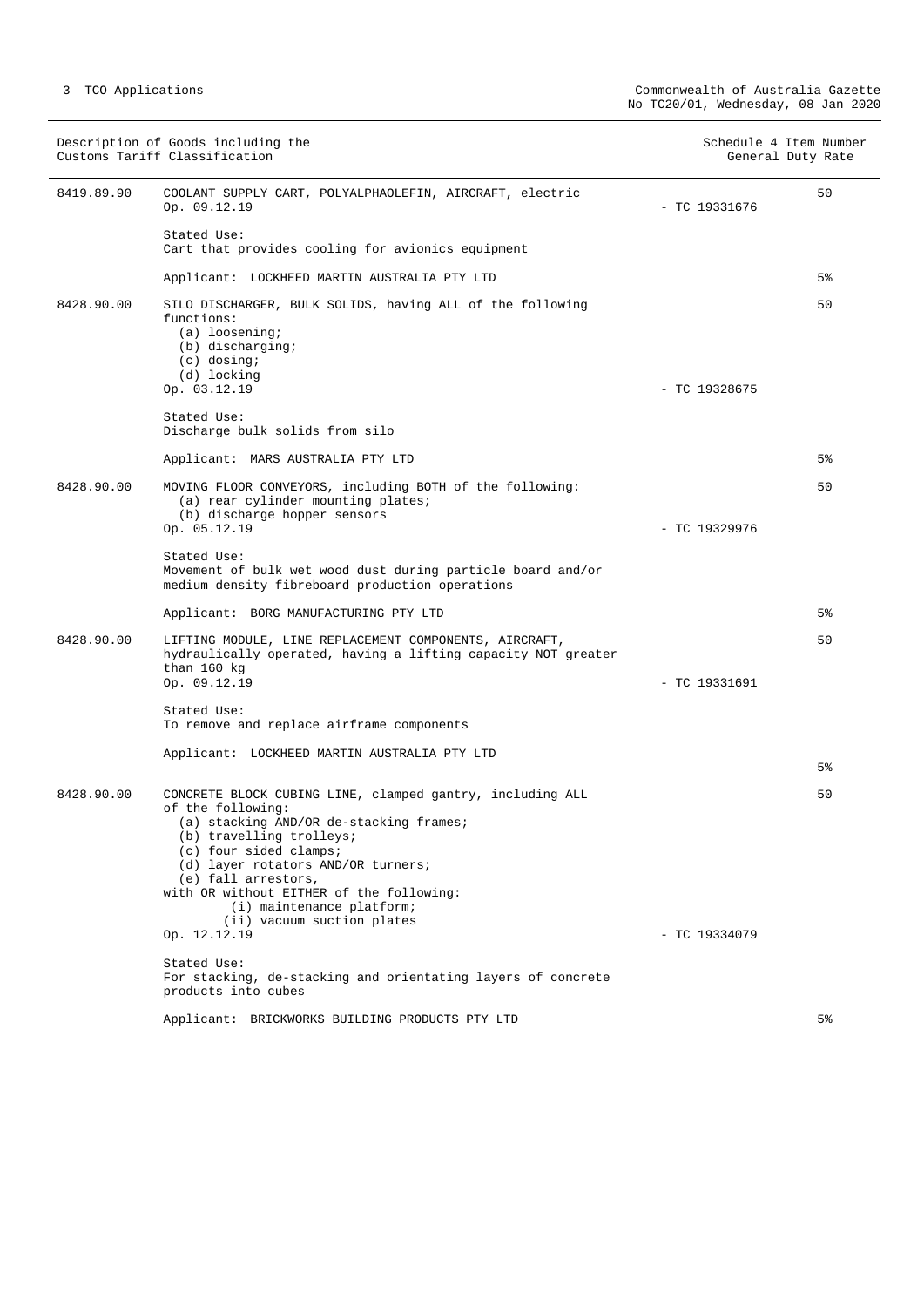|            | Description of Goods including the<br>Customs Tariff Classification                                                                                                                                                                                                                                                                                                                                          | Schedule 4 Item Number<br>General Duty Rate |       |
|------------|--------------------------------------------------------------------------------------------------------------------------------------------------------------------------------------------------------------------------------------------------------------------------------------------------------------------------------------------------------------------------------------------------------------|---------------------------------------------|-------|
| 8430.50.00 | SCALERS, UNDERGROUND MINING AND TUNNELLING, self propelled, with<br>OR without scaling picks, having ALL of the following:<br>(a) 4 wheel drive diesel carriers;<br>(b) telescopic scaling booms, having BOTH of the following:<br>(i) vertical reach NOT greater than 11.5 metres;<br>(ii) horizontal reach NOT greater than 15.5 metres,<br>(c) hydraulic hammers AND turntable push plate<br>Op. 04.12.19 | $-$ TC 19329552                             | 50    |
|            | Stated Use:<br>For removing extraneous materials from tunnels and mines<br>after the principal extraction has taken place                                                                                                                                                                                                                                                                                    |                                             |       |
|            | Applicant: NORMET ASIA PACIFIC PTY LTD                                                                                                                                                                                                                                                                                                                                                                       |                                             | $5\%$ |
| 8479.89.90 | FIRING HEADS, PERFORATING GUN, OIL AND/OR GAS WELL, whether OR<br>not assembled, including ALL of the following:<br>$(a)$ shear pins;<br>(b) pistons;<br>(c) arming sleeve AND/OR release sleeve;<br>(d) flow restrictors;<br>(e) locking balls;<br>(f) firing pin,<br>with OR without EITHER of the following:<br>$(i)$ seals;                                                                              |                                             | 50    |
|            | (ii) counting rings<br>Op. 05.12.19                                                                                                                                                                                                                                                                                                                                                                          | $-$ TC 19330477                             |       |
|            | Stated Use:<br>For detonating charges in downhole perforating tools during oil<br>and gas production                                                                                                                                                                                                                                                                                                         |                                             |       |
|            | Applicant: SCHLUMBERGER AUSTRALIA PTY LTD                                                                                                                                                                                                                                                                                                                                                                    |                                             | 5%    |
| 8479.89.90 | ANCHOR TOOL ASSEMBLIES, OIL AND/OR GAS WELL PERFORATING GUN,<br>downhole, whether OR NOT assembled, including ALL of the<br>following:<br>$(a)$ gauge rings;<br>(b) housing;<br>(c) anchoring slips;<br>(d) gun adaptor                                                                                                                                                                                      |                                             | 50    |
|            | Op. 06.12.19                                                                                                                                                                                                                                                                                                                                                                                                 | $-$ TC 19330484                             |       |
|            | Stated Use:<br>For anchoring high shot density perforating gun strings in oil<br>and gas wells                                                                                                                                                                                                                                                                                                               |                                             |       |
|            | Applicant: SCHLUMBERGER AUSTRALIA PTY LTD                                                                                                                                                                                                                                                                                                                                                                    |                                             | $5\%$ |
| 8501.10.00 | ELECTRIC MOTORS, including ALL of the following:<br>(a) body AND/OR housing having an outside diameter NOT greater<br>than 43 mm;<br>(b) one OR more worm gears;<br>(c) rated voltage NOT greater than 48 V DC;<br>(d) rated power input NOT greater than 38 W                                                                                                                                               |                                             | 50    |
|            | Op. 27.11.19                                                                                                                                                                                                                                                                                                                                                                                                 | $-$ TC 19324802                             |       |
|            | Stated Use:<br>As parts for the manufacturing of automated machines                                                                                                                                                                                                                                                                                                                                          |                                             |       |
|            | Applicant: MAXON MOTOR AUSTRALIA PTY LTD                                                                                                                                                                                                                                                                                                                                                                     |                                             | $5\%$ |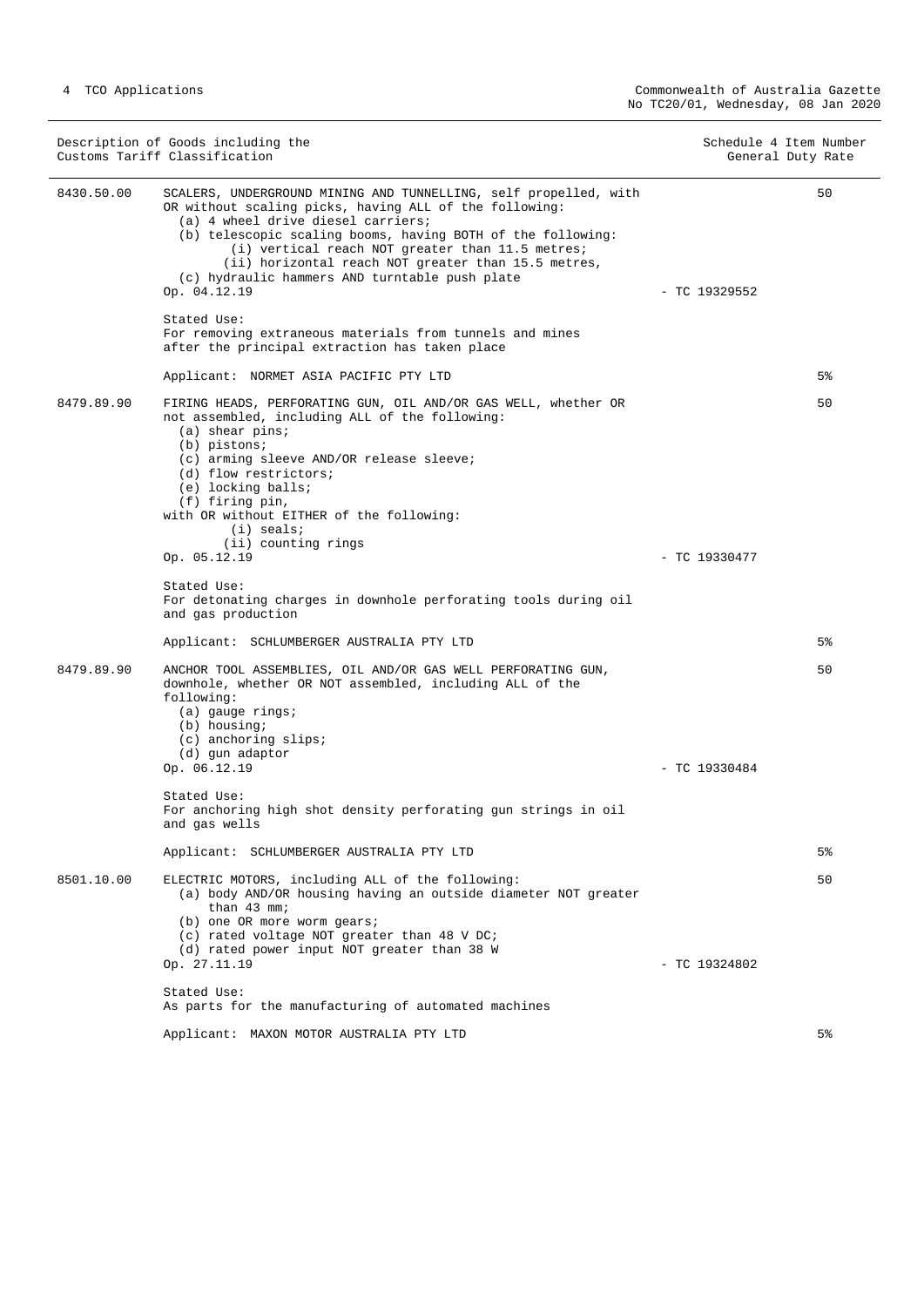|            | Description of Goods including the<br>Customs Tariff Classification                                                                                                                                       | Schedule 4 Item Number<br>General Duty Rate |
|------------|-----------------------------------------------------------------------------------------------------------------------------------------------------------------------------------------------------------|---------------------------------------------|
| 8531.10.99 | DETECTOR ALARMS, being ANY of the following:<br>(a) carbon monoxide;<br>$(b)$ heat;<br>(c) heat AND carbon monoxide;<br>(d) heat AND smoke<br>Op. 02.12.19<br>Stated Use:<br>Warning detectors and alarms | 50<br>$-$ TC 19327533                       |
|            | Applicant: BROOKS AUSTRALIA PTY LTD                                                                                                                                                                       | 5 <sup>°</sup>                              |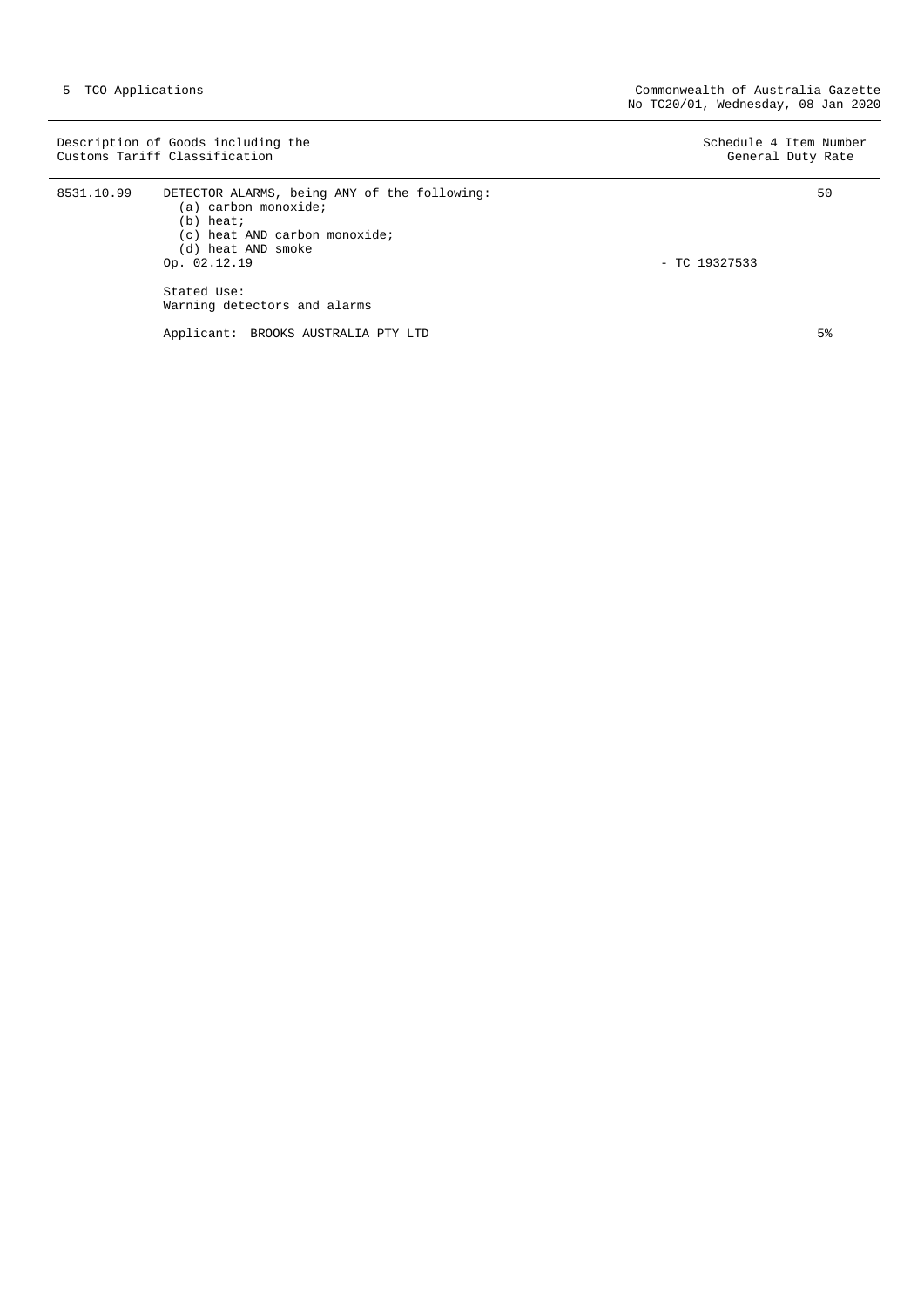#### **CUSTOMS ACT 1901**

#### <span id="page-5-0"></span>**NOTICE PURSUANT TO SECTION 269l(4B)(b) - PROPOSAL TO AMEND DESCRIPTION OF GOODS FOLLOWING AN OBJECTION SUBMISSION**

Amended description has been proposed for the Tariff Concession Order application shown in the following TABLE.

Australian manufacturers who consider that there are reasons why the Tariff Concession Order as proposed to be amended should not be made are invited to lodge a submission. Submissions must be lodged no later than 14 days after the publication of this Notice.

The operative date (Op.) and TC reference number follow the description of goods.

To assist local manufacturers, the use(s) to which the goods can be put follow the description of goods.

THE TABLE

Description of Goods including the Schedule 4 Item Number Customs Tariff Classification

| 4010.12.00 | BELTS, TEXTILE REINFORCED, having ALL of the following:                            |                 | 50 |
|------------|------------------------------------------------------------------------------------|-----------------|----|
|            | (a) tensile strength NOT less than 1 200 N/mm;                                     |                 |    |
|            | (b) width NOT less than 1 600 mm;                                                  |                 |    |
|            | (c) weight NOT less than 33 kg/m;                                                  |                 |    |
|            | (d) thickness NOT less than 16 mm;                                                 |                 |    |
|            | (e) length NOT exceeding 125 m;                                                    |                 |    |
|            | (f) NOT less than two and NOT greater than five<br>cross-stabilised textile plies; |                 |    |
|            | (q) top cover thickness NOT less than 4 mm;                                        |                 |    |
|            | (h) sidewall height NOT less than 400 mm                                           |                 |    |
|            | Op. 27.09.19                                                                       | $-$ TC 19286255 |    |
|            | Stated Use:                                                                        |                 |    |
|            | Material handling of wood chips in particle board plants                           |                 |    |
|            |                                                                                    |                 |    |

Applicant: BORG MANUFACTURING PTY LTD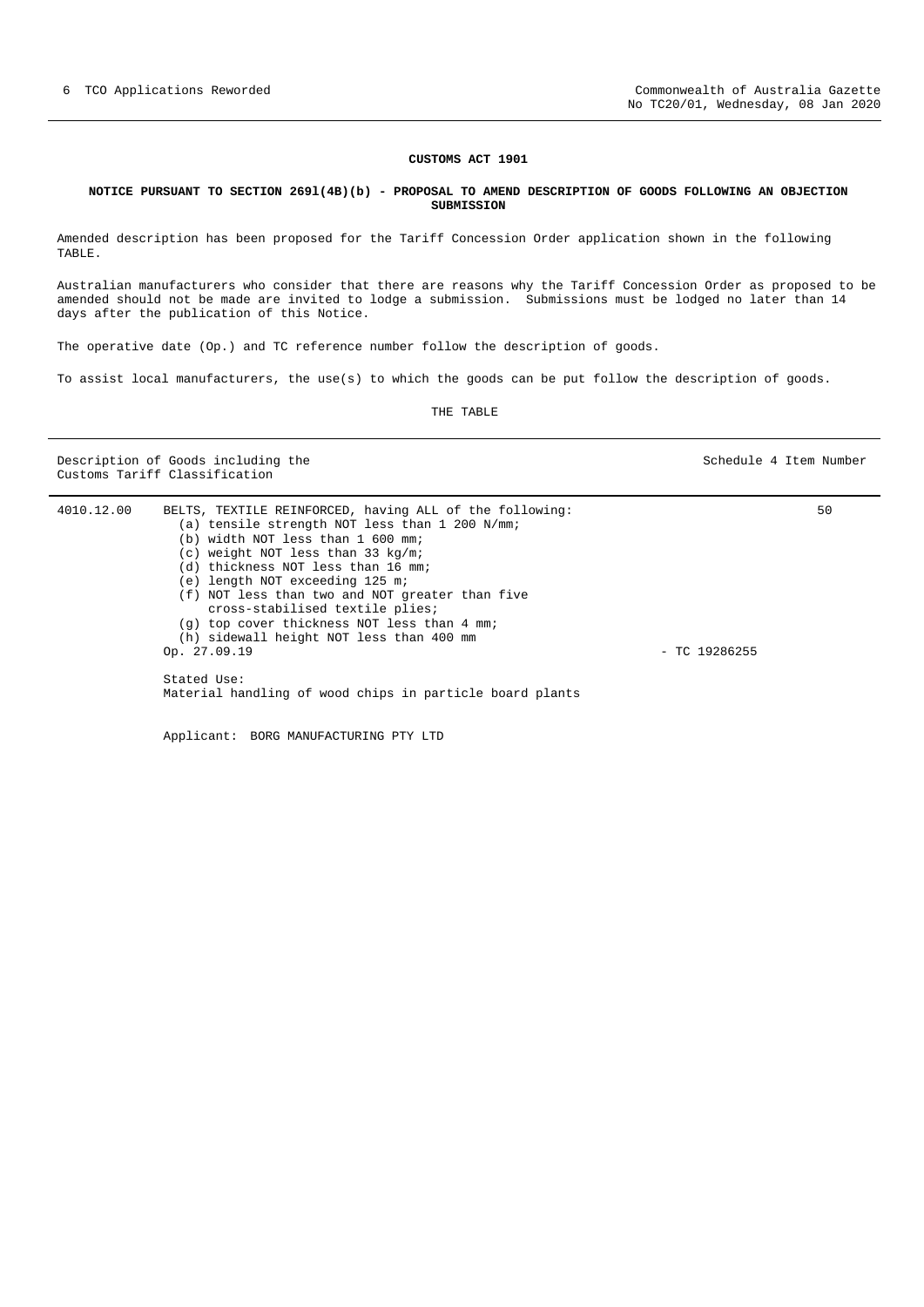# **CUSTOMS ACT 1901 - NOTICE PURSUANT TO SECTION 269R(1) - TARIFF CONCESSION ORDERS MADE**

<span id="page-6-0"></span>Tariff Concession Orders have been made for the goods described in the following TABLE.

The operative date (Op.) and TC reference No. follow the description of goods. Local manufacturers of substitutable goods may request the revocation of TCOs at any time.

#### THE TABLE

Description of Goods including the Schedule 4 Item Number (Schedule 4 Item Number (Schedule 4 Item Number (Schedule 4 Item Number (Schedule 4 Item Number (Schedule 4 Item Number (Schedule 4 Item Number (Schedule 4 Item Num Customs Tariff Classification Last Date of Effect

| including ALL of the following:<br>(a) hydraulic power pack;<br>(b) injector unit;<br>(c) coil reel unit;<br>(d) counter head unit;<br>(e) control cabin |                                |                                                                                                             | 50                                                                                                |
|----------------------------------------------------------------------------------------------------------------------------------------------------------|--------------------------------|-------------------------------------------------------------------------------------------------------------|---------------------------------------------------------------------------------------------------|
|                                                                                                                                                          |                                |                                                                                                             |                                                                                                   |
| (a) roller bearings;<br>(b) chain AND sprocket unit;<br>(c) hydraulic motor                                                                              |                                |                                                                                                             | 50                                                                                                |
|                                                                                                                                                          | Op. 20.09.19<br>Op. $26.09.19$ | Dec. date 19.12.19<br>COIL TUBING REEL, skid mounted, including ALL of the following:<br>Dec. date 20.12.19 | COILED TUBING UNIT, skid mounted, whether OR not assembled,<br>$-$ TC 19282162<br>$-$ TC 19285329 |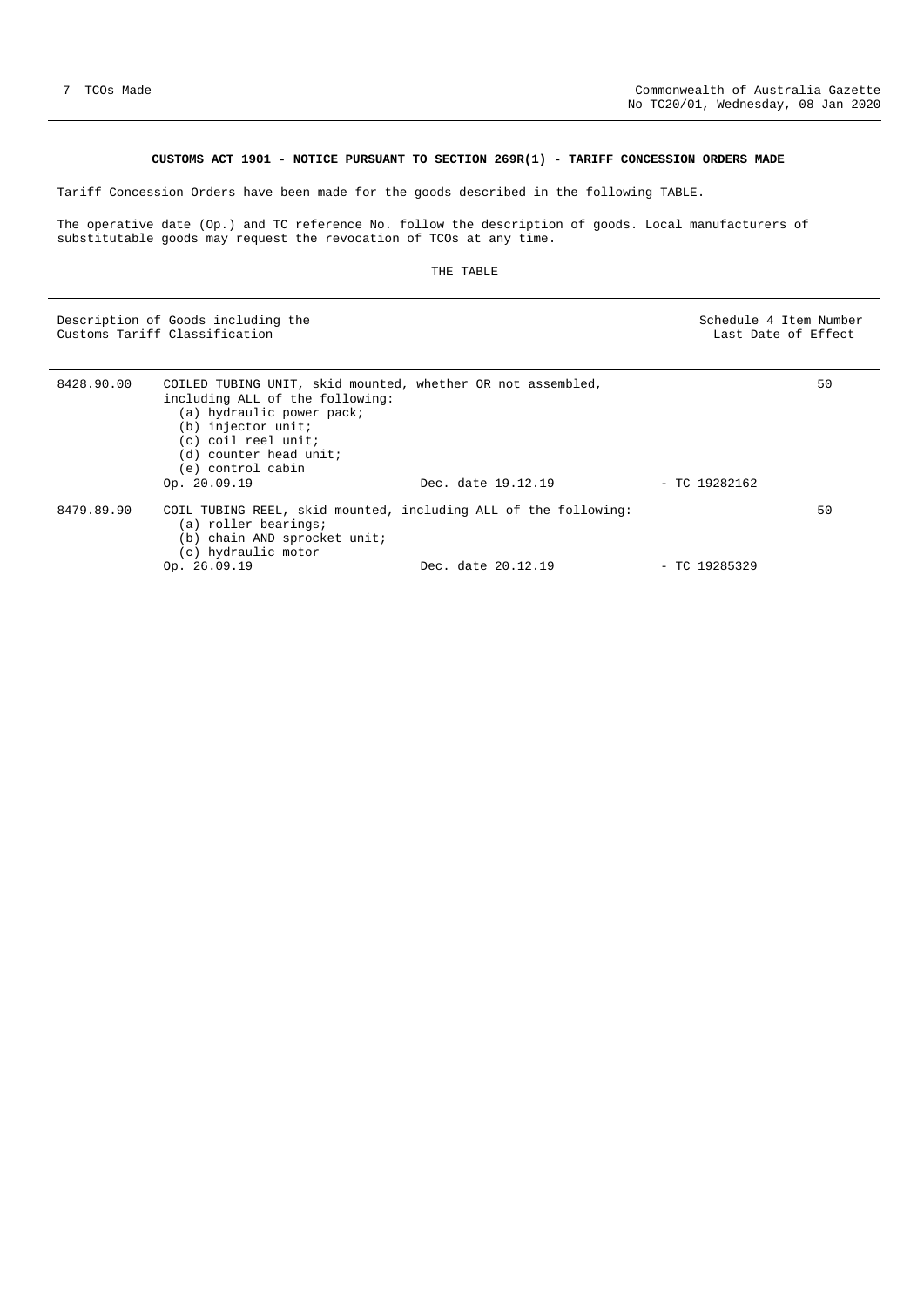#### **TARIFF CONCESSION ORDERS (TCOs) NOT USED IN THE PREVIOUS 2 YEARS**

<span id="page-7-0"></span>The Comptroller-General of Customs is satisfied that the TCOs listed in the table below are no longer required because, in the 2 years preceding the day of this notice, they have not been quoted in an import declaration to secure a concessional rate of duty.

From Thursday, 6 February 2020, it is intended to take action to revoke these Orders under subsection 269SD(1A) of the Customs Act 1901. In accordance with subsection 269SG(2) of the Customs Act 1901, in transit provisions shall apply. If revoked, the expected date of effect will be 6 February 2020.

Interested parties are invited to provide, by close of business, Wednesday 5 February 2020, written reasons why an Order should NOT be revoked.

Please advise if any of the Orders listed below have been quoted on an import declaration.

If a request is made to retain an Order used for the granting of a Determination, please specify the Determination and the linked Item number to enable mapping to the Order and its scope.

#### THE TABLE

\_\_\_\_\_\_\_\_\_\_\_\_\_\_\_\_\_\_\_\_\_\_\_\_\_\_\_\_\_\_\_\_\_\_\_\_\_\_\_\_\_\_\_\_\_\_\_\_\_\_\_\_\_\_\_\_\_\_\_\_\_\_\_\_\_\_\_\_\_\_\_\_\_\_\_\_\_\_\_\_\_\_\_\_\_\_\_\_\_\_\_\_\_\_\_\_\_\_\_\_\_\_\_\_\_\_\_\_\_\_

| Tariff<br>Classification | Description                                 |                                                                                                                                                                                                                                                                                                                                        | Concession Number |  |
|--------------------------|---------------------------------------------|----------------------------------------------------------------------------------------------------------------------------------------------------------------------------------------------------------------------------------------------------------------------------------------------------------------------------------------|-------------------|--|
| 3204.17.00               | thereon, being pigment orange 71            | PIGMENT, synthetic, organic, but NOT including preparations based                                                                                                                                                                                                                                                                      |                   |  |
|                          | Op. 13.06.94                                | $Dec. date 16.09.94 = TC 9405142$                                                                                                                                                                                                                                                                                                      |                   |  |
| 3402.90.00               | phosphinic and phosphonic acids             | SURFACE ACTIVE PREPARATIONS, with a basis of mixed perfluorinated                                                                                                                                                                                                                                                                      |                   |  |
|                          | Op. 27.07.94                                | Dec. date 07.11.94                                                                                                                                                                                                                                                                                                                     | - TC 9406350      |  |
| 3901.30                  | 15.5%<br>$0.94$ g/cu cm                     | ETHYLENE VINYL ACETATE COPOLYMER, having ALL of the following:<br>(a) vinyl acetate content of 12.5% or greater but NOT exceeding<br>(b) melt index of $0.75g/10$ minutes OR greater but NOT exceeding<br>3.5q/10 minutes calculated in accordance with ASTM D1238/70;<br>(c) density of 0.92 grams/cu cm or greater but NOT exceeding |                   |  |
|                          | Op. 19.08.94                                | Dec. date 19.08.94                                                                                                                                                                                                                                                                                                                     | $-$ TC 9405863    |  |
| 3926.90.90               |                                             | REPLICA DISPLAY PRODUCTS, being non-working models of telephones                                                                                                                                                                                                                                                                       |                   |  |
|                          | Op. 17.06.94                                | Dec. date 23.09.94                                                                                                                                                                                                                                                                                                                     | $-$ TC 9405230    |  |
| 3926.90.90               |                                             | THREAD PROTECTORS, casing, tubing OR drill pipe, polyurethane,<br>having metallic parts made of non-sparking and non-corrosive alloy                                                                                                                                                                                                   |                   |  |
|                          | Op. 20.06.94                                | Dec. date 23.09.94                                                                                                                                                                                                                                                                                                                     | $-$ TC 9405273    |  |
| 6307.90.40               | (a) acrylic copolymer resin, OR<br>the head | SCRUBBER, consisting of a handle and cleaning head. The head<br>comprised of synthetic fibre mixed with EITHER:<br>(b) china clay abrasive laminated onto CFC free sponge. The handle being<br>of rigid plastic and able to store and dispense cleaning fluid onto                                                                     |                   |  |
|                          | Op. 04.07.94                                | Dec. date 02.11.94                                                                                                                                                                                                                                                                                                                     | $-$ TC 9405469    |  |
| 7228.30.10               |                                             | BARS, round, alloy steel, conforming to BS1506 (1990) Grade 681-820                                                                                                                                                                                                                                                                    |                   |  |
|                          | Op. 25.07.94                                | Dec. date 04.11.94                                                                                                                                                                                                                                                                                                                     | $-$ TC 9406340    |  |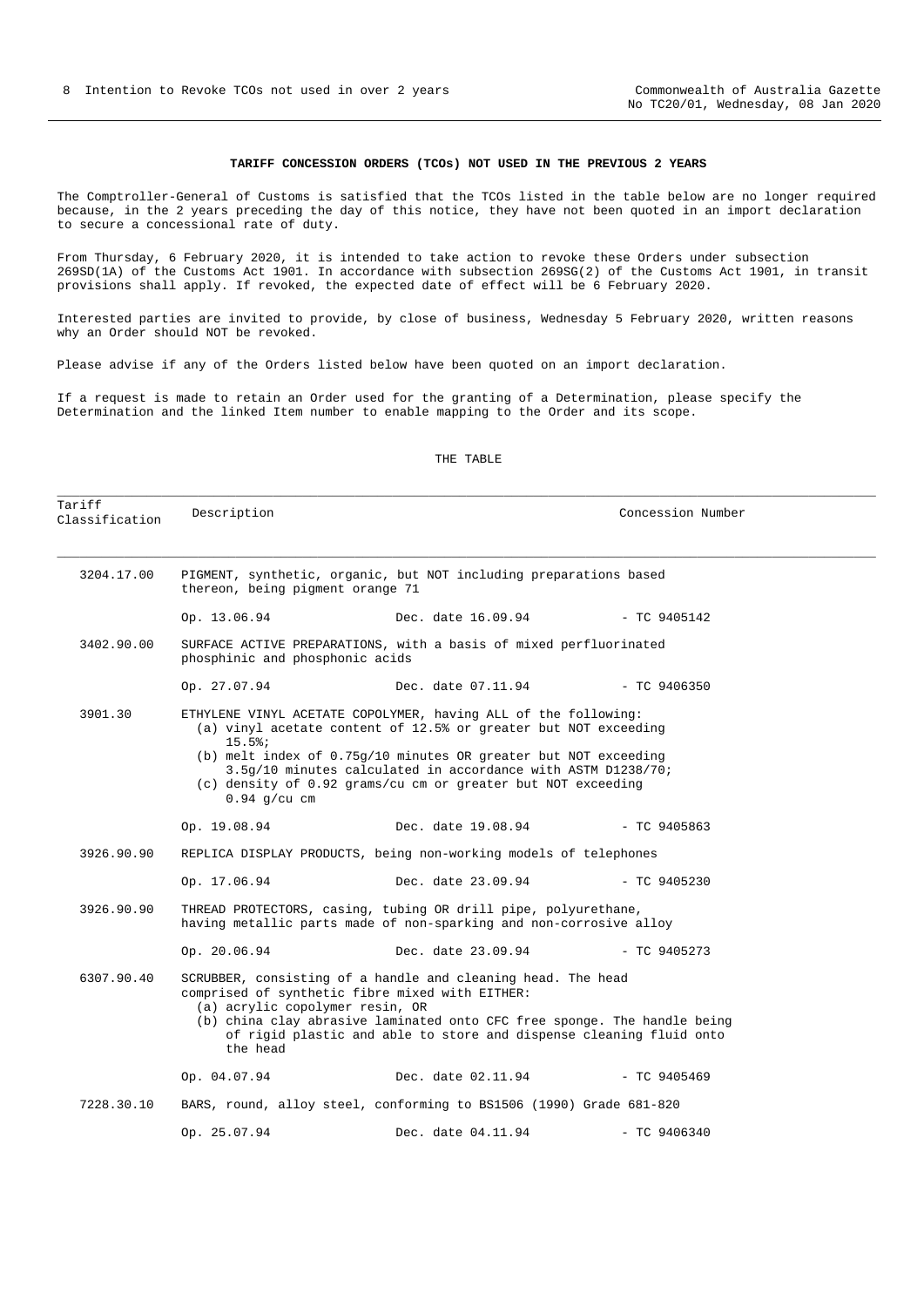<span id="page-8-0"></span>

| 7306.50.00 | (a) 12.7 mm OD;<br>$(b)$ 1.6 mm $WT_i$<br>$(c)$ 5 700 mm mill length                                                                                                                                                                                                                                                                                                                                                                                                                    | TUBES, ERW, aluminised, type JIS G3445, having ALL of the following:                                                                                                                                                        |                |
|------------|-----------------------------------------------------------------------------------------------------------------------------------------------------------------------------------------------------------------------------------------------------------------------------------------------------------------------------------------------------------------------------------------------------------------------------------------------------------------------------------------|-----------------------------------------------------------------------------------------------------------------------------------------------------------------------------------------------------------------------------|----------------|
|            | Op. 14.04.94                                                                                                                                                                                                                                                                                                                                                                                                                                                                            | Dec. date 29.07.94                                                                                                                                                                                                          | - TC 9404172   |
| 7607.19.00 | additions                                                                                                                                                                                                                                                                                                                                                                                                                                                                               | FOIL, aluminium brazing material, comprising 7 000 series core alloy,<br>clad on both sides with an alloy consisting of magnesium and silicon                                                                               |                |
|            | Op. 13.07.94                                                                                                                                                                                                                                                                                                                                                                                                                                                                            | Dec. date 21.10.94                                                                                                                                                                                                          | $-$ TC 9406142 |
| 8412.29.00 | MOTORS, hydraulic, gear, having ALL of the following:<br>(b) an integral mechanical face seal;<br>drain                                                                                                                                                                                                                                                                                                                                                                                 | (a) a maximum operating pressure of EITHER of the following:<br>(i) 10 MPa (1 500 psi) at 3 000 $r/min$ ;<br>$(iii)$ 13 MPa (2 000 psi) at 3 600 r/min;<br>(c) capability of 10 MPa OR greater back pressure without a case |                |
|            | Op. 22.04.94                                                                                                                                                                                                                                                                                                                                                                                                                                                                            | Dec. date 08.08.94                                                                                                                                                                                                          | $-$ TC 9404338 |
| 8465.91.00 | SAW, RIP, having ALL of the following:<br>(a) single spindle with blade diameter NOT exceeding 410 mm;<br>(b) dual chain feed;<br>(c) adjustable arched infeed races;<br>(d) pressure rollers with dual springs;<br>(e) timber feeding speed of 18.3 m per minute;<br>(f) minimum stock thickness 3.175 mm and maximum not exceeding<br>$110$ mm;<br>(g) produces ALL of the following:<br>$(i)$ straight edge saw cut;<br>$(i)$ concave edge saw cut; and<br>(iii) convex edge saw cut |                                                                                                                                                                                                                             |                |
|            | Op. 10.06.94                                                                                                                                                                                                                                                                                                                                                                                                                                                                            | Dec. date 04.11.94                                                                                                                                                                                                          | $-$ TC 9405090 |
| 8477.80.00 |                                                                                                                                                                                                                                                                                                                                                                                                                                                                                         | HOLE PUNCHES, plastic bag, converting type, interchangeable ball<br>and die OR saw tooth, air powered, electrically activated                                                                                               |                |
|            | Op. 14.04.94                                                                                                                                                                                                                                                                                                                                                                                                                                                                            | Dec. date 08.08.94                                                                                                                                                                                                          | $-$ TC 9404159 |
| 8716.90.00 | CLAMPING PLATE, wheel                                                                                                                                                                                                                                                                                                                                                                                                                                                                   |                                                                                                                                                                                                                             |                |
|            | Op. 06.04.94                                                                                                                                                                                                                                                                                                                                                                                                                                                                            | Dec. date 08.07.94                                                                                                                                                                                                          | $-$ TC 9404006 |
|            |                                                                                                                                                                                                                                                                                                                                                                                                                                                                                         |                                                                                                                                                                                                                             |                |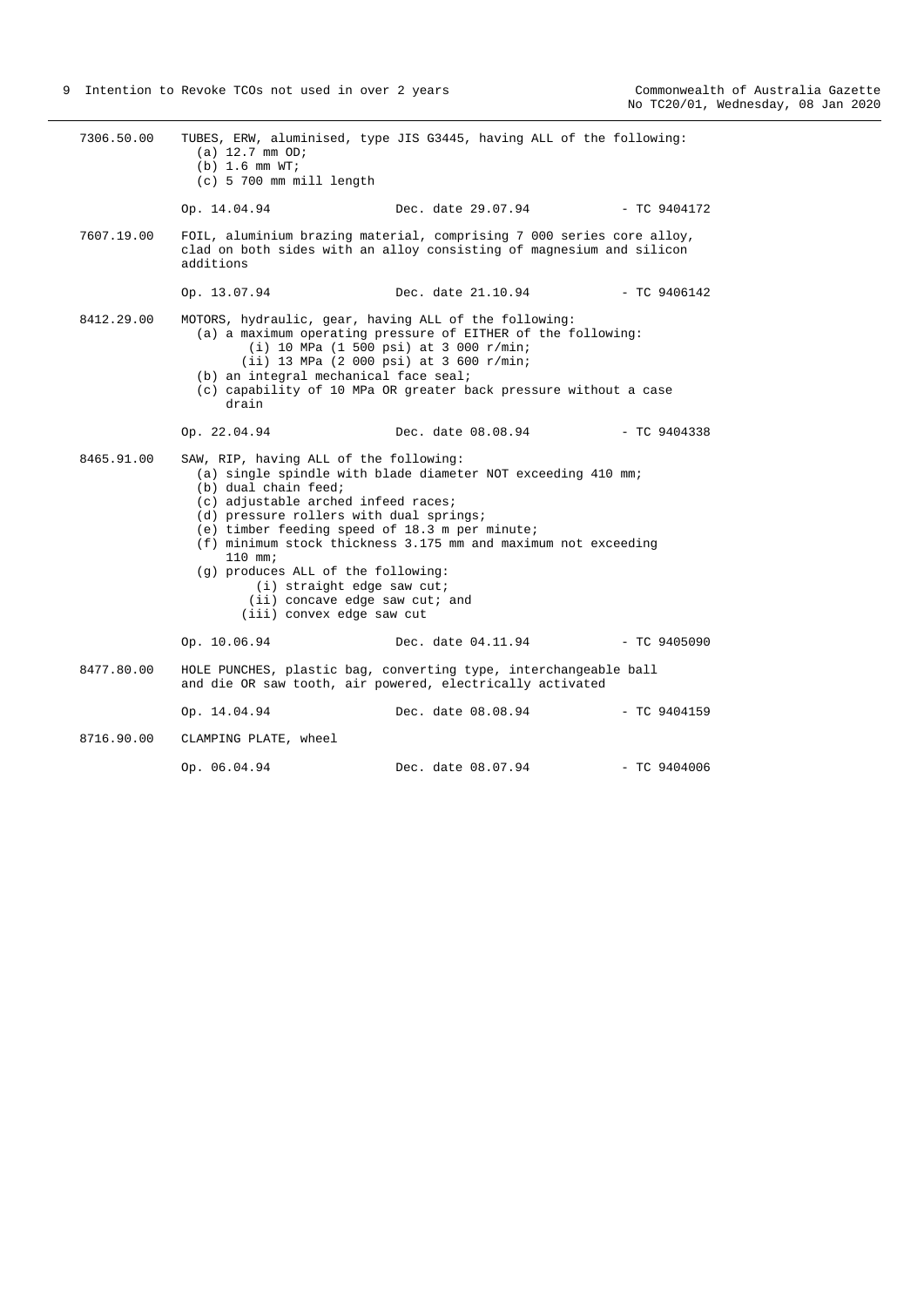#### **CUSTOMS ACT 1901**

#### **NOTICE PURSUANT TO SECTION 269SE(2) - TARIFF CONCESSION ORDER REVOCATION AT THE INITIATIVE OF THE COMPTROLLER-GENERAL OF CUSTOMS**

The Tariff Concession Orders listed in THE TABLE below have not been used for at least 2 years and have been revoked under Section 269SD(1A). In transit provisions apply.

The intention to revoke these orders was notified in Gazette TC19/42 dated 30 October 2019.

Contact: Email [tarcon@abf.gov.au](mailto:tarcon@abf.gov.au)

# THE TABLE

|            | Description of Goods including the<br>Customs Tariff Classification                                                                                                                                                                                                                                                                                                                                                                                                                                                                                                                                                                                                                                                                                                                                                                                                            |                    |                | Schedule 4 Item Number<br>Last Date of Effect |
|------------|--------------------------------------------------------------------------------------------------------------------------------------------------------------------------------------------------------------------------------------------------------------------------------------------------------------------------------------------------------------------------------------------------------------------------------------------------------------------------------------------------------------------------------------------------------------------------------------------------------------------------------------------------------------------------------------------------------------------------------------------------------------------------------------------------------------------------------------------------------------------------------|--------------------|----------------|-----------------------------------------------|
| 3816.00.00 | MORTARS, REFRACTORY, having ALL of the following:<br>(a) magnesium oxide content NOT less than 64% and NOT greater<br>than $71$ %;<br>(b) silicon dioxide content NOT greater than 2%;<br>(c) iron oxide content NOT greater than 5.5%;<br>(d) calcium oxide content NOT less than 23% and NOT greater<br>than $29$ %;<br>(e) aluminium oxide content NOT greater than 1.5%<br>Op. 13.07.16                                                                                                                                                                                                                                                                                                                                                                                                                                                                                    | Dec. date 10.10.16 | - TC 1633879   | 50<br>26.11.19                                |
|            | 2 Years non use. In transit provisions apply                                                                                                                                                                                                                                                                                                                                                                                                                                                                                                                                                                                                                                                                                                                                                                                                                                   |                    |                |                                               |
| 8428.90.00 | TILT TRAY SORTING MACHINES, PARCEL AND/OR ENVELOPE, programmable<br>logic controlled, including ALL of the following:<br>(a) linear motor driven carriages having one OR more tilting<br>trays;<br>(b) tilting trays with OR without ANY of the following:<br>(i) rotation;<br>(ii) retractable sidewalls;<br>(iii) leading AND/OR trailing edges,<br>(c) sorter frames having guide rails with OR without ANY of the<br>following:<br>$(i)$ sidewalls;<br>(ii) mechanical brakes,<br>(d) induction stations with OR without ANY of the following:<br>(i) weighing scales;<br>(ii) bar code readers,<br>(e) discharge rails;<br>$(f)$ photocells;<br>(g) tray tippers AND/OR re-setters;<br>(h) proximity switches;<br>(i) computer human machine interface (HMI) with OR without<br>software<br>with OR without discharge chutes AND/OR safety covers AND/OR<br>access covers |                    |                | 50<br>26.11.19                                |
|            | Op. 21.07.16                                                                                                                                                                                                                                                                                                                                                                                                                                                                                                                                                                                                                                                                                                                                                                                                                                                                   | Dec. date 17.10.16 | $-$ TC 1635934 |                                               |
|            | 2 Years non use. In transit provisions apply                                                                                                                                                                                                                                                                                                                                                                                                                                                                                                                                                                                                                                                                                                                                                                                                                                   |                    |                |                                               |
| 8428.90.00 | LAUNDERS, FURNACE SLAG AND/OR BULLION, including hydraulic power<br>unit, consisting of at least two of the following:<br>(a) tilting launder;<br>(b) stilling launder;<br>(c) cleanout launder;<br>(d) main launder,<br>including ALL of the following:<br>(i) hydraulic control unit;<br>$(iii)$ covers;<br>(iii) automation panels                                                                                                                                                                                                                                                                                                                                                                                                                                                                                                                                          |                    |                | 50<br>26.11.19                                |
|            | Op. 28.07.16                                                                                                                                                                                                                                                                                                                                                                                                                                                                                                                                                                                                                                                                                                                                                                                                                                                                   | Dec. date 24.10.16 | $-$ TC 1637514 |                                               |
|            | 2 Years non use. In transit provisions apply                                                                                                                                                                                                                                                                                                                                                                                                                                                                                                                                                                                                                                                                                                                                                                                                                                   |                    |                |                                               |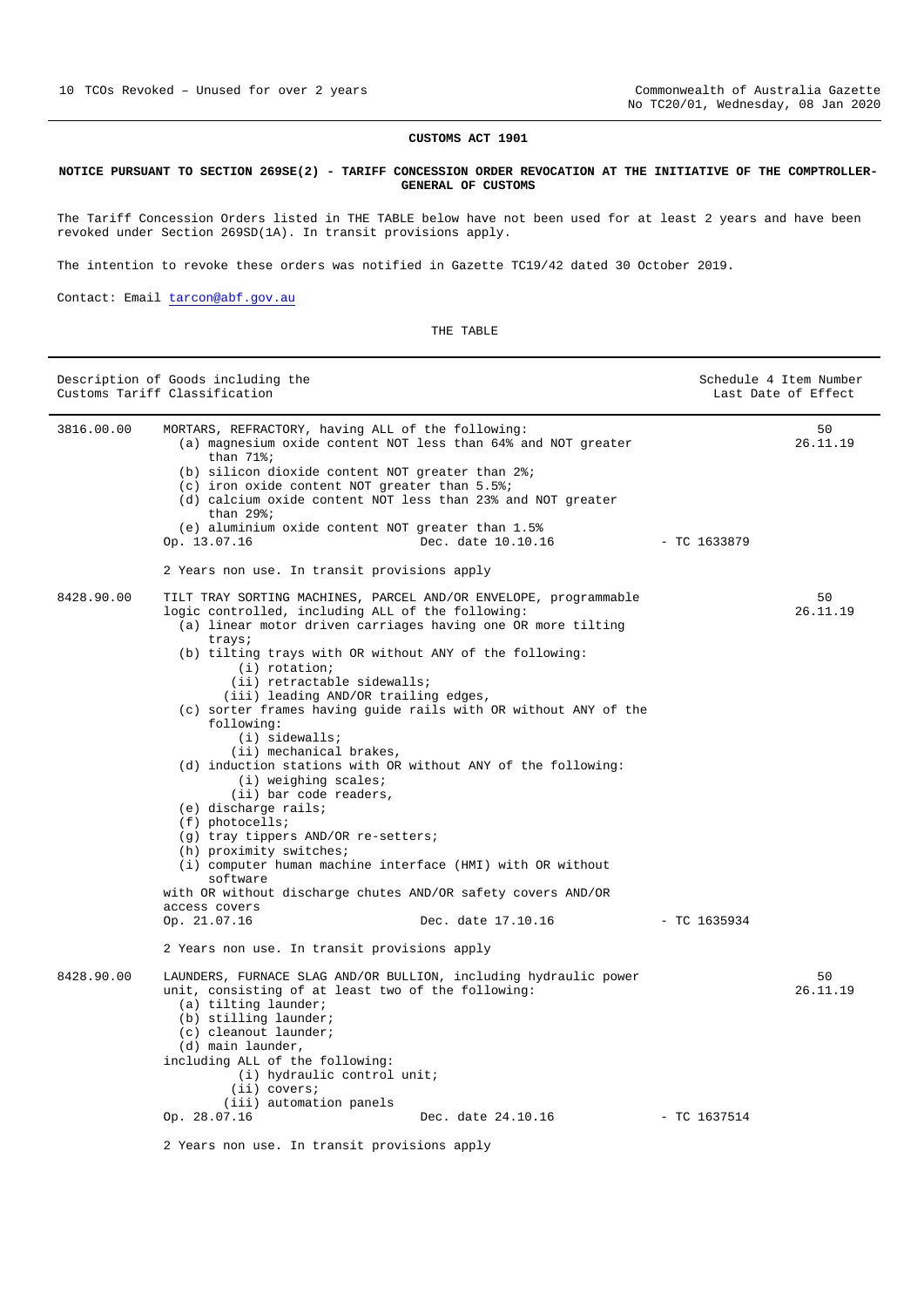|            | Description of Goods including the<br>Customs Tariff Classification                                                                                                                                                                                                                                                                                                                                                                                                                                                                                                                                                                                                                                                                                                                              | Schedule 4 Item Number<br>Last Date of Effect |
|------------|--------------------------------------------------------------------------------------------------------------------------------------------------------------------------------------------------------------------------------------------------------------------------------------------------------------------------------------------------------------------------------------------------------------------------------------------------------------------------------------------------------------------------------------------------------------------------------------------------------------------------------------------------------------------------------------------------------------------------------------------------------------------------------------------------|-----------------------------------------------|
| 8430.41.00 | ROCK DRILL, self-propelled, wheeled type, having ALL of the<br>following:<br>(a) maximum boom reach of 3 500 mm through a 90 degrees<br>radius;<br>(b) 360 degrees directional hole drilling;<br>(c) hole diameter NOT less than 38 mm and NOT greater than<br>64 mm<br>Op. 23.08.16<br>Dec. date 21.11.16<br>2 Years non use. In transit provisions apply                                                                                                                                                                                                                                                                                                                                                                                                                                       | 50<br>26.11.19<br>$-$ TC 1644700              |
| 8436.29.00 | POULTRY SYSTEM, unassembled, including ALL of the<br>following:<br>(a) control system;<br>$(b)$ motors;<br>(c) lighting, doors, panels, platforms, partitions, sections<br>AND supports;<br>(d) drinking lines with nipples;<br>(e) tilting floor egg laying nests;<br>(f) egg collection and transport system including collector<br>belts AND conveyors;<br>$(q)$ elevators;<br>(h) feeding system including feed bins AND flex augers AND<br>troughs;<br>(i) manure collection system including belt conveyor;<br>$(j)$ perches;<br>$(k)$ ventilation system having ALL of the following:<br>(i) fans AND roof chimneys;<br>(ii) evaporative cooler;<br>(iii) fogging cooler with pump AND nozzle;<br>(iv) side wall air inlets;<br>(v) wire-mesh slats<br>Op. 13.07.16<br>Dec. date 10.10.16 | 50<br>26.11.19<br>- TC 1633884                |
| 8436.80.90 | 2 Years non use. In transit provisions apply<br>MUSHROOM BED HEAD FILLING MACHINES, with OR without ANY of the<br>following:<br>(a) compost levelling machine;<br>(b) speed controller;<br>$(c)$ remote controls;<br>(d) water line sensor;<br>(e) height adjuster;<br>(f) compost spreading frequency controller;<br>$(g)$ weigher;<br>(h) compost hopper;<br>$(i)$ conveyors;<br>(j) pulling winch;<br>$(k)$ nets<br>Op. 01.08.16<br>Dec. date 24.10.16<br>2 Years non use. In transit provisions apply                                                                                                                                                                                                                                                                                        | 50<br>26.11.19<br>- TC 1638534                |
| 8479.89.90 | INSULATION BOARD PRODUCTION LINE, including ALL of the following:<br>$(a)$ unwinders;<br>(b) pouring table with a vacuum extractor;<br>(c) double belt conveyor;<br>(d) conditioning heated conveyor;<br>(e) safety system, having ALL of the following:<br>$(i)$ alarm;<br>(ii) control panel;<br>(iii) gas sensors;<br>(iv) fume extractor<br>Op. 26.08.16<br>Dec. date 28.11.16<br>2 Years non use. In transit provisions apply                                                                                                                                                                                                                                                                                                                                                               | 50<br>26.11.19<br>- TC 1646110                |